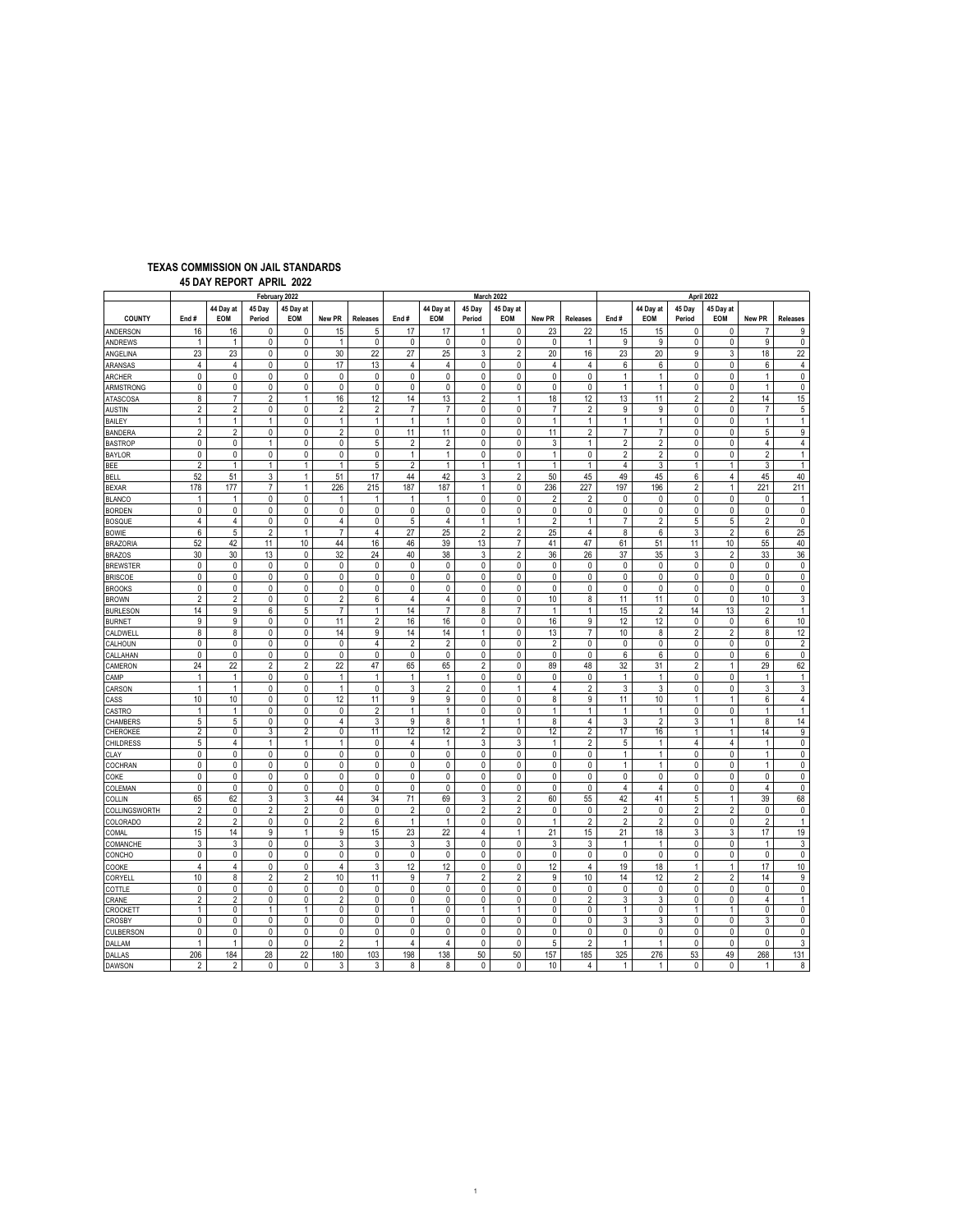## **TEXAS COMMISSION ON JAIL STANDARDS**

 **45 DAY REPORT APRIL 2022**

|                                                                                                                                                                                                                                                                                              |                              | April 2022        |                           |  |  |  |  |  |
|----------------------------------------------------------------------------------------------------------------------------------------------------------------------------------------------------------------------------------------------------------------------------------------------|------------------------------|-------------------|---------------------------|--|--|--|--|--|
| 44 Day at<br>45 Day<br>45 Day at<br>44 Day at<br>45 Day<br>45 Day at<br>44 Day at<br>45 Day<br><b>COUNTY</b><br>End#<br>EOM<br>Period<br>EOM<br>New PR<br><b>Releases</b><br>End#<br><b>EOM</b><br>Period<br>EOM<br>New PR<br><b>Releases</b><br>End#<br>EOM<br>Period                       | 45 Day at<br>EOM             | New PR            | <b>Releases</b>           |  |  |  |  |  |
| 0<br>0<br>0<br>0<br>0<br>0<br>5<br>0<br>0<br>0<br>0<br>0<br>0<br>4<br>4<br><b>DEAF SMITH</b>                                                                                                                                                                                                 | 0                            | 4                 | 0                         |  |  |  |  |  |
| 0<br>0<br>0<br>0<br>0<br>0<br>0<br>0<br>0<br>0<br>$\mathbf 0$<br>0<br>DELTA<br>0<br>0<br>$\mathbf{0}$                                                                                                                                                                                        | 0                            | $\mathbf{0}$      | $\mathbf 0$               |  |  |  |  |  |
| 40<br>40<br>39<br>25<br>0<br>0<br>41<br>41<br>4<br>0<br>58<br>58<br>66<br>48<br>0<br><b>DENTON</b>                                                                                                                                                                                           | 0                            | 44                | 61                        |  |  |  |  |  |
| $\overline{4}$<br>$\overline{4}$<br>0<br>$\sqrt{4}$<br>5<br>1<br>$\overline{4}$<br>3<br>$\overline{c}$<br>0<br>$\mathbf{1}$<br>4<br>1<br>$\overline{7}$<br>8<br><b>DEWITT</b><br>$\mathbf 0$<br>$\mathsf{O}\xspace$<br>0<br>0<br>0                                                           | $\mathbf{1}$<br>$\mathbf{0}$ | 3<br>0            | $\overline{4}$            |  |  |  |  |  |
| $\pmb{0}$<br>0<br>$\pmb{0}$<br>$\pmb{0}$<br>0<br>$\mathbf 0$<br>0<br>0<br>0<br>0<br><b>DICKENS</b><br>$\pmb{0}$<br>$\overline{2}$<br>$\overline{2}$<br>$\mathbf{1}$<br>1<br>0<br>$\mathbf{1}$<br>$\mathbf{1}$<br>1<br>1<br>0<br>$\mathbf{1}$<br>1<br>0<br>DIMMIT<br>1                        | 0                            | 0                 | $\pmb{0}$<br>$\mathbf{1}$ |  |  |  |  |  |
| 0<br>0<br>0<br>0<br>0<br>0<br>0<br>0<br>0<br>0<br>0<br>$\mathbf 0$<br>$\mathbf{1}$<br>$\mathbf{1}$<br>0<br>DONLEY                                                                                                                                                                            | 0                            | $\mathbf{1}$      | 0                         |  |  |  |  |  |
| $\overline{2}$<br>0<br>$\pmb{0}$<br>0<br>$\pmb{0}$<br>0<br>0<br>0<br>$\overline{2}$<br>$\mathbf{0}$<br>$\overline{2}$<br>$\mathbf 0$<br>$\mathbf{1}$<br>$\mathbf{1}$<br>0<br>DUVAL                                                                                                           | $\mathbf 0$                  | $\pmb{0}$         | $\mathbf{1}$              |  |  |  |  |  |
| $\overline{7}$<br>$\overline{4}$<br>0<br>5<br>3<br>3<br>$\mathbf{1}$<br>0<br>5<br>$\overline{2}$<br>$\overline{4}$<br>0<br>3<br>6<br>4<br>EASTLAND                                                                                                                                           | $\mathbf{1}$                 | 6                 | $\overline{2}$            |  |  |  |  |  |
| $\sqrt{2}$<br>19<br>18<br>18<br>30<br>14<br>14<br>0<br>40<br>40<br>1<br>19<br>24<br>1<br>1<br><b>ECTOR</b>                                                                                                                                                                                   | $\pmb{0}$                    | 42                | 16                        |  |  |  |  |  |
| 5<br>$\pmb{0}$<br>5<br>5<br>0<br>0<br>$\overline{7}$<br>$\sqrt{2}$<br>5<br>5<br>$\overline{2}$<br>$\pmb{0}$<br>$\overline{7}$<br>$\overline{2}$<br>5<br>EDWARDS                                                                                                                              | 5                            | $\pmb{0}$         | $\pmb{0}$                 |  |  |  |  |  |
| 23<br>0<br>$\overline{7}$<br>23<br>0<br>0<br>39<br>59<br>11<br>11<br>0<br>49<br>61<br>$\overline{7}$<br>$\mathbf{1}$<br>EL PASO                                                                                                                                                              | 0                            | 36                | 40                        |  |  |  |  |  |
| 9<br>20<br>20<br>18<br>8<br>$\boldsymbol{7}$<br>1<br>$\mathbf{1}$<br>13<br>1<br>0<br>25<br>13<br>18<br>0<br><b>ELLIS</b>                                                                                                                                                                     | 0                            | 21                | 23                        |  |  |  |  |  |
| $\overline{2}$<br>$\overline{2}$<br>$\mathbf 0$<br>0<br>$\overline{2}$<br>$\mathbf 0$<br>$\overline{4}$<br>$\overline{4}$<br>$\mathbf{0}$<br>$\mathbf{0}$<br>4<br>$\overline{2}$<br>8<br>$\mathbf{0}$<br>8<br>:RATH                                                                          | $\mathbf{0}$                 | 9                 | $\sqrt{5}$                |  |  |  |  |  |
| $\overline{7}$<br>$\overline{7}$<br>3<br>5<br>$\overline{7}$<br>10 <sup>1</sup><br>3<br>$\overline{7}$<br>4<br>8<br>$\mathbf{1}$<br>$\overline{7}$<br>5<br>3<br>ALLS<br>4                                                                                                                    | $\overline{2}$               | $\overline{4}$    | $\sqrt{5}$                |  |  |  |  |  |
| 0<br>3<br>$\mathbf{0}$<br>$\mathbf{1}$<br>0<br>$\mathbf{1}$<br>3<br>3<br>$\mathbf{1}$<br>3<br>$\mathbf{1}$<br>$\mathbf{1}$<br>0<br>$\mathbf{1}$<br>$\mathbf{1}$<br>ANNIN1(P)                                                                                                                 | 0                            | $\mathbf{1}$      | 3                         |  |  |  |  |  |
| $\mathsf 3$<br>$\overline{2}$<br>3<br>12<br>$\overline{2}$<br>$\overline{2}$<br>$\mathbf{1}$<br>$\mathbf{0}$<br>9<br>9<br>0<br>$\mathbf{1}$<br>$\mathbf{1}$<br>6<br>6<br>FANNIN2(P)                                                                                                          | 0                            | 10                | $\mathsf 3$               |  |  |  |  |  |
| $\pmb{0}$<br>$\mathbf 0$<br>$\mathbf 0$<br>0<br>3<br>$\mathbf 0$<br>0<br>$\mathbf{1}$<br>$\overline{2}$<br>0<br>0<br>0<br>0<br>0<br>3<br>AYETTE                                                                                                                                              | 0                            | 3                 | 0                         |  |  |  |  |  |
| $\overline{2}$<br>$\pmb{0}$<br>0<br>$\pmb{0}$<br>0<br>0<br>0<br>$\overline{2}$<br>0<br>0<br>$\overline{2}$<br>0<br>0<br>0<br>0<br><b>ISHER</b>                                                                                                                                               | 0                            | $\pmb{0}$         | $\overline{2}$            |  |  |  |  |  |
| $\pmb{0}$<br>0<br>$\pmb{0}$<br>0<br>0<br>$\mathbf{1}$<br>0<br>0<br>0<br>0<br>0<br>0<br>0<br>0<br>LOYD<br>0                                                                                                                                                                                   | $\pmb{0}$                    | $\pmb{0}$         | $\pmb{0}$                 |  |  |  |  |  |
| 0<br>0<br>0<br>0<br>0<br>0<br>0<br>0<br>0<br>0<br>0<br>0<br>0<br>0<br>0<br>OARD<br>17<br>17                                                                                                                                                                                                  | 0                            | $\pmb{0}$         | 0                         |  |  |  |  |  |
| 27<br>25<br>$\overline{2}$<br>$\overline{2}$<br>29<br>17<br>3<br>0<br>26<br>36<br>28<br>28<br>0<br>ORT BEND<br>$\overline{2}$<br>$\overline{2}$<br>$\overline{2}$<br>$\overline{2}$<br>$\overline{2}$<br>$\overline{2}$<br>0<br>0<br>$\overline{2}$<br>0<br>2<br>$\mathbf{1}$<br>0<br>0<br>0 | 0<br>$\overline{2}$          | 26<br>0           | 15<br>$\pmb{0}$           |  |  |  |  |  |
| <b>RANKLIN</b><br>11<br>$\overline{7}$<br>5<br>5<br>$\overline{4}$<br>6<br>$\sqrt{2}$<br>$\sqrt{5}$<br>$\overline{4}$<br>3<br>3<br>4<br>8<br>4<br>$\mathbf{1}$                                                                                                                               | 3                            | 0                 | $\overline{2}$            |  |  |  |  |  |
| FREESTONE<br>$\pmb{0}$<br>0<br>$\mathbf{1}$<br>0<br>0<br>$\overline{2}$<br>0<br>0<br>0<br>0<br>0<br>0<br>3<br>3<br>0<br>FRIO                                                                                                                                                                 | 0                            | 3                 | $\pmb{0}$                 |  |  |  |  |  |
| $\pmb{0}$<br>$\pmb{0}$<br>$\pmb{0}$<br>$\pmb{0}$<br>$\pmb{0}$<br>0<br>$\mathbf{1}$<br>0<br>0<br>3<br>3<br>0<br>1<br>1<br>1<br>GAINES                                                                                                                                                         | 0                            | $\mathsf 3$       | $\mathbf{1}$              |  |  |  |  |  |
| 41<br>39<br>$\overline{2}$<br>$\overline{2}$<br>41<br>53<br>80<br>80<br>0<br>0<br>82<br>42<br>31<br>31<br>0<br>GALVESTON                                                                                                                                                                     | 0                            | 24                | 73                        |  |  |  |  |  |
| 6<br>3<br>$\overline{2}$<br>$\mathbf{0}$<br>$\overline{2}$<br>6<br>0<br>0<br>$\mathbf{1}$<br>4<br>4<br>2<br>4<br>$\mathbf{1}$<br>$\mathbf{1}$<br>GARZA                                                                                                                                       | $\mathbf 0$                  | 0                 | 3                         |  |  |  |  |  |
| 6<br>13<br>13<br>0<br>13<br>3<br>6<br>6<br>$\pmb{0}$<br>10<br>0<br>8<br>15<br>11<br>$\overline{2}$<br><b>GILLESPIE</b>                                                                                                                                                                       | 1                            | 10                | 5                         |  |  |  |  |  |
| 0<br>0<br>0<br>0<br>0<br>0<br>0<br>0<br>0<br>0<br>0<br>0<br>0<br>0<br>0<br><b>GLASSCOCK</b>                                                                                                                                                                                                  | 0                            | 0                 | 0                         |  |  |  |  |  |
| $\pmb{0}$<br>0<br>0<br>0<br>0<br>0<br>$\mathbf{1}$<br>$\mathbf{1}$<br>0<br>0<br>$\mathbf{1}$<br>0<br>0<br>0<br>0<br><b>GOLIAD</b>                                                                                                                                                            | 0                            | 0                 | $\mathbf{1}$              |  |  |  |  |  |
| $\overline{2}$<br>$\overline{2}$<br>$\overline{2}$<br>$\overline{2}$<br>5<br>5<br>$\pmb{0}$<br>10<br>0<br>0<br>0<br>$\overline{7}$<br>4<br>4<br>3<br><b>GONZALES</b>                                                                                                                         | 0                            | 3                 | $\overline{4}$            |  |  |  |  |  |
| $\sqrt{2}$<br>$\pmb{0}$<br>$\pmb{0}$<br>$\sqrt{2}$<br>0<br>$\overline{c}$<br>$\overline{2}$<br>$\pmb{0}$<br>$\sqrt{2}$<br>2<br>0<br>0<br>$\overline{c}$<br>0<br>$\overline{2}$<br>GRAY                                                                                                       | $\sqrt{2}$                   | $\pmb{0}$         | $\pmb{0}$                 |  |  |  |  |  |
| 20<br>20<br>$\overline{2}$<br>19<br>18<br>32<br>32<br>0<br>$\mathbf{0}$<br>37<br>25<br>27<br>27<br>$\mathbf{1}$<br>0<br><b>GRAYSON</b>                                                                                                                                                       | $\mathbf 0$                  | 23                | 28                        |  |  |  |  |  |
| 22<br>21<br>3<br>42<br>21<br>3<br>15<br>38<br>37<br>$\mathbf{1}$<br>36<br>20<br>36<br>6<br>1<br>GREGG                                                                                                                                                                                        | 6                            | 29                | 25                        |  |  |  |  |  |
| $\sqrt{2}$<br>$\sqrt{2}$<br>$\sqrt{2}$<br>$\overline{c}$<br>$\overline{\mathbf{c}}$<br>$\mathbf{1}$<br>$\mathbf{1}$<br>$\mathbf{1}$<br>3<br>8<br>6<br>$\overline{c}$<br>6<br>0<br>0<br><b>GRIMES</b>                                                                                         | $\overline{2}$               | $\mathbf{1}$      | $\overline{7}$            |  |  |  |  |  |
| $\mathbf{1}$<br>$\pmb{0}$<br>$\overline{2}$<br>21<br>12<br>12<br>0<br>0<br>13<br>$\overline{2}$<br>12<br>$\mathbf{1}$<br>0<br>12<br>0<br>GUADALUPE                                                                                                                                           | 0                            | 11                | 11                        |  |  |  |  |  |
| $\overline{9}$<br>9<br>$\pmb{0}$<br>0<br>9<br>8<br>0<br>10<br>3<br>0<br>$\overline{7}$<br>8<br>11<br>3<br>0<br>HALE                                                                                                                                                                          | 0                            | $\sqrt{4}$        | 9                         |  |  |  |  |  |
| $\overline{2}$<br>$\overline{2}$<br>0<br>0<br>$\mathbf{1}$<br>0<br>5<br>5<br>0<br>0<br>4<br>$\mathbf{1}$<br>$\overline{2}$<br>$\mathbf{1}$<br>$\mathbf{1}$<br>HALL                                                                                                                           | $\mathbf{1}$                 | 0                 | 3                         |  |  |  |  |  |
| 10<br>$\overline{7}$<br>3<br>$\sqrt{4}$<br>$\overline{2}$<br>$\sqrt{2}$<br>$\pmb{0}$<br>6<br>$\overline{c}$<br>0<br>8<br>3<br>$\sqrt{2}$<br>3<br>$\mathbf{1}$<br><b>HAMILTON</b><br>$\mathbf{0}$<br>0<br>0<br>0<br>0<br>0<br>0<br>0<br>$\mathbf{0}$<br>0<br>$\mathbf 0$                      | $\overline{2}$               | $\mathbf{1}$<br>0 | $\pmb{0}$<br>$\mathbf{0}$ |  |  |  |  |  |
| 0<br>0<br>0<br>0<br><b>HANSFORD</b><br>$\mathbf{1}$<br>$\mathbf{1}$<br>0<br>3<br>$\pmb{0}$<br>0<br>0<br>0<br>1<br>0<br>0<br>0<br>$\mathbf{1}$<br>8<br>8                                                                                                                                      | 0<br>0                       | 8                 | 0                         |  |  |  |  |  |
| <b>HARDEMAN</b><br>19<br>19<br>$\mathbf{1}$<br>0<br>19<br>9<br>11<br>11<br>0<br>0<br>11<br>19<br>14<br>14<br>0<br><b>HARDIN</b>                                                                                                                                                              | 0                            | 13                | 10                        |  |  |  |  |  |
| 10<br>377<br>370<br>17<br>407<br>352<br>384<br>380<br>389<br>382<br>12<br>7<br>4<br>488<br>477<br><b>HARRIS</b>                                                                                                                                                                              | $\overline{7}$               | 434               | 429                       |  |  |  |  |  |
| 18<br>17<br>$\overline{2}$<br>$\mathbf{1}$<br>20<br>$\overline{7}$<br>14<br>13<br>$\mathbf{1}$<br>$\mathbf{1}$<br>14<br>18<br>22<br>21<br>$\mathbf{1}$<br><b>HARRISON</b>                                                                                                                    | $\mathbf{1}$                 | 21                | 13                        |  |  |  |  |  |
| 0<br>$\mathbf{0}$<br>0<br>0<br>0<br>0<br>0<br>0<br>0<br>0<br>0<br>0<br>0<br>0<br>0<br>HARTLEY                                                                                                                                                                                                | $\mathbf 0$                  | 0                 | 0                         |  |  |  |  |  |
| $\pmb{0}$<br>$\pmb{0}$<br>$\pmb{0}$<br>3<br>3<br>0<br>0<br>0<br>3<br>3<br>0<br>0<br>1<br>$\mathbf{1}$<br>$\mathbf{1}$<br>HASKELI                                                                                                                                                             | 0                            | 1                 | $\mathsf 3$               |  |  |  |  |  |
| 33<br>26<br>13<br>$\overline{7}$<br>27<br>9<br>55<br>44<br>13<br>11<br>47<br>23<br>48<br>38<br>15<br>HAYS                                                                                                                                                                                    | $10$                         | 32                | 39                        |  |  |  |  |  |
| $\mathsf{O}\xspace$<br>$\pmb{0}$<br>$\pmb{0}$<br>$\pmb{0}$<br>0<br>$\mathsf{O}\xspace$<br>$\pmb{0}$<br>$\pmb{0}$<br>0<br>0<br>0<br>0<br>0<br>$\pmb{0}$<br>0<br><b>HEMPHILI</b>                                                                                                               | 0                            | $\pmb{0}$         | $\pmb{0}$                 |  |  |  |  |  |
| 29<br>5<br>$\overline{2}$<br>28<br>4<br>$\mathbf{1}$<br>19<br>35<br>45<br>43<br>42<br>26<br>47<br>38<br>16<br><b>HENDERSON</b>                                                                                                                                                               | 9                            | 35                | 33                        |  |  |  |  |  |
| $\overline{c}$<br>44<br>25<br>24<br>$\mathbf{1}$<br>$\mathbf{1}$<br>41<br>72<br>16<br>15<br>$\mathbf{1}$<br>72<br>81<br>42<br>$\overline{2}$<br><b>HIDALGO</b>                                                                                                                               | $\sqrt{2}$                   | 86                | 58                        |  |  |  |  |  |
| $\overline{2}$<br>$\mathbf 0$<br>12<br>$\mathbf{1}$<br>11<br>14<br>14<br>$\mathbf{1}$<br>15<br>9<br>$\mathbf{1}$<br>11<br>11<br>13<br>8<br>HILL.                                                                                                                                             | $\mathbf{1}$                 | 6                 | 11                        |  |  |  |  |  |
| 4<br>4<br>0<br>4<br>$\overline{2}$<br>$\overline{2}$<br>$\overline{2}$<br>0<br>0<br>9<br>0<br>0<br>4<br>6<br>9<br><b>HOCKLEY</b>                                                                                                                                                             | 0                            | 11                | $\overline{4}$            |  |  |  |  |  |
| 11<br>11<br>$\pmb{0}$<br>0<br>12<br>$\overline{7}$<br>9<br>9<br>0<br>0<br>10<br>12<br>0<br>0<br>0<br>HOOD                                                                                                                                                                                    | 0                            | 0                 | 9                         |  |  |  |  |  |
| 6<br>$\overline{7}$<br>5<br>19<br>15<br>15<br>11<br>10<br>14<br>9<br>4<br>4<br>4<br>18<br>6<br><b>HOPKINS</b>                                                                                                                                                                                | 5                            | 9                 | 6                         |  |  |  |  |  |
| 5<br>$\sqrt{5}$<br>5<br>0<br>$\mathsf{O}\xspace$<br>$\overline{4}$<br>$\mathbf{1}$<br>0<br>$\overline{7}$<br>0<br>$\mathbf{1}$<br>4<br>7<br>3<br>$\overline{7}$<br><b>HOUSTON</b>                                                                                                            | 0                            | $\overline{7}$    | 5                         |  |  |  |  |  |
| $\overline{2}$<br>$\mathbf{1}$<br>0<br>10<br>6<br>5<br>$\overline{2}$<br>$\mathbf{1}$<br>$\overline{2}$<br>10<br>9<br><b>HOWARD</b><br>$\mathbf{1}$<br>$\mathbf{1}$<br>6<br>1<br>$\pmb{0}$<br>$\pmb{0}$<br>$\mathbf{1}$<br>0<br>$\mathsf{O}\xspace$<br>$\mathbf{1}$<br>$\mathbf{1}$          | $\mathbf{1}$<br>0            | 8<br>0            | $\overline{4}$<br>3       |  |  |  |  |  |
| 0<br>0<br>$\mathbf{1}$<br>4<br>4<br>5<br>0<br>HUDSPETH<br>$\mathbf{1}$<br>8<br>8<br>0<br>9<br>17<br>17<br>0<br>$\mathbf{0}$<br>9<br>9<br>0<br>$\mathbf{1}$<br>16<br>$\overline{7}$<br>1<br>HUNT                                                                                              | 0                            | $\overline{7}$    | 15                        |  |  |  |  |  |
| 6<br>3<br>6<br>0<br>0<br>$\overline{7}$<br>6<br>6<br>0<br>$\mathbf{0}$<br>6<br>6<br>3<br>3<br>$\mathbf{1}$<br><b>HUTCHINSON</b>                                                                                                                                                              | 0                            | 3                 | $6\phantom{.0}$           |  |  |  |  |  |
| 3<br>$\overline{1}$<br>0<br>0<br>0<br>0<br>0<br>0<br>3<br>0<br>0<br>3<br>$\mathbf 0$<br>3<br>$\overline{2}$<br><b>IRION</b>                                                                                                                                                                  | $\mathbf{1}$                 | 0                 | $\mathbf{0}$              |  |  |  |  |  |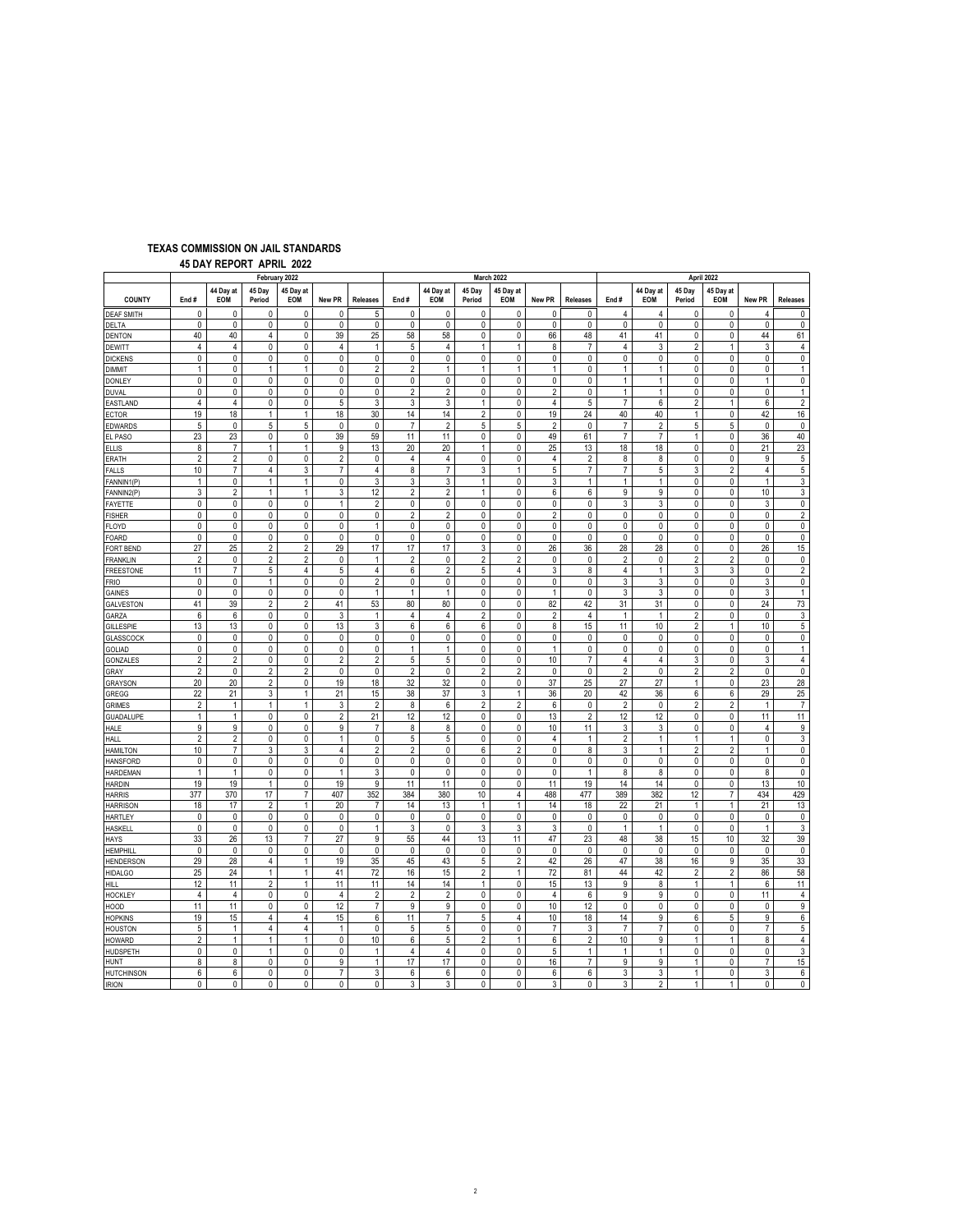# **TEXAS COMMISSION ON JAIL STANDARDS**

 **45 DAY REPORT APRIL 2022**

| February 2022                       |                                           |                         |                        |                             |                     |                         | March 2022                     |                             |                             |                          |                     |                                |                      | April 2022              |                     |                             |                              |                             |  |  |
|-------------------------------------|-------------------------------------------|-------------------------|------------------------|-----------------------------|---------------------|-------------------------|--------------------------------|-----------------------------|-----------------------------|--------------------------|---------------------|--------------------------------|----------------------|-------------------------|---------------------|-----------------------------|------------------------------|-----------------------------|--|--|
| <b>COUNTY</b>                       | End#                                      | 44 Dav at<br><b>EOM</b> | 45 Dav<br>Period       | 45 Day at<br>EOM            | New PR              | <b>Releases</b>         | End#                           | 44 Day at<br>EOM            | 45 Dav<br>Period            | 45 Day at<br>EOM         | New PR              | <b>Releases</b>                | End#                 | 44 Day at<br><b>EOM</b> | 45 Dav<br>Period    | 45 Day at<br>EOM            | New PR                       | <b>Releases</b>             |  |  |
| JACK                                | $\overline{2}$                            | $\overline{2}$          | 0                      | $\mathbf 0$                 | 1                   | 1                       | $\mathbf{1}$                   | $\mathbf{1}$                | 0                           | 0                        | 0                   | 1                              | $\overline{2}$       | $\overline{2}$          | $\overline{2}$      | 0                           | $\overline{2}$               | $\mathbf{1}$                |  |  |
| <b>JACKSON</b>                      | 5                                         | 5                       | 0                      | 0                           | $\overline{7}$      | 8                       | 5                              | 5                           | 0                           | 0                        | $\overline{7}$      | $\overline{7}$                 | $\overline{7}$       | 6                       | $\mathbf{1}$        | $\mathbf{1}$                | $\overline{7}$               | $\,$ 5 $\,$                 |  |  |
| <b>JASPER</b>                       | $\overline{2}$                            | 0                       | $\overline{2}$         | $\overline{c}$              | 0                   | 3                       | 5                              | 4                           | $\overline{2}$              | $\mathbf{1}$             | 9                   | 6                              | $\overline{2}$       | 1                       | $\mathbf{1}$        | $\mathbf{1}$                | 0                            | $\sqrt{3}$                  |  |  |
| JEFF DAVIS                          | $\pmb{0}$                                 | 0                       | $\pmb{0}$              | $\pmb{0}$                   | 0                   | 0                       | $\pmb{0}$                      | $\pmb{0}$                   | $\pmb{0}$                   | $\pmb{0}$                | 0                   | 0                              | 0                    | 0                       | $\pmb{0}$           | $\pmb{0}$                   | 0                            | $\pmb{0}$                   |  |  |
| <b>JEFFERSON</b>                    | 66                                        | 29                      | 39                     | 37                          | 48                  | 42                      | 79                             | 61                          | 22                          | 18<br>$\overline{1}$     | 60                  | 47                             | 60                   | 43                      | 22                  | 17                          | 25                           | 44                          |  |  |
| <b>JIM HOGG</b><br><b>JIM WELLS</b> | 1<br>$\mathbf{1}$                         | 0<br>1                  | $\mathbf{1}$<br>0      | $\mathbf{1}$<br>$\mathbf 0$ | 0<br>$\overline{2}$ | 0<br>$\overline{2}$     | $\mathbf{1}$<br>$\overline{2}$ | $\pmb{0}$<br>$\overline{2}$ | $\mathbf{1}$<br>$\mathbf 0$ | $\mathbf 0$              | 0<br>$\mathbf{1}$   | 0<br>0                         | 2<br>1               | 1<br>$\mathbf{1}$       | $\mathbf{1}$<br>1   | $\mathbf{1}$<br>$\mathbf 0$ | $\mathbf{1}$<br>$\mathbf{1}$ | $\pmb{0}$<br>$\overline{2}$ |  |  |
| <b>JOHNSON</b>                      | 47                                        | 47                      | $\mathbf{1}$           | $\mathbf 0$                 | 37                  | 17                      | 28                             | 28                          | $\mathbf 0$                 | $\mathbf 0$              | 46                  | 65                             | 31                   | 31                      | $\mathbf{1}$        | $\mathbf{0}$                | 34                           | 31                          |  |  |
| JONES                               | 4                                         | 4                       | 0                      | 0                           | 4                   | 0                       | 9                              | 9                           | 0                           | 0                        | 9                   | 4                              | 4                    | 2                       | $\overline{2}$      | $\overline{2}$              | 4                            | 9                           |  |  |
| <b>KARNES</b>                       | $\mathbf{1}$                              | $\pmb{0}$               | $\mathbf{1}$           | $\mathbf{1}$                | 0                   | $\mathbf{1}$            | $\overline{2}$                 | $\pmb{0}$                   | $\overline{2}$              | $\overline{2}$           | $\overline{2}$      | $\mathbf{1}$                   | $\mathbf{1}$         | 0                       | 1                   | $\mathbf{1}$                | $\mathbf{1}$                 | $\overline{2}$              |  |  |
| KAUFMAN                             | 17                                        | 17                      | $\mathbf{1}$           | 0                           | 13                  | 17                      | 19                             | 19                          | $\pmb{0}$                   | $\pmb{0}$                | 21                  | 19                             | 13                   | 13                      | 1                   | $\pmb{0}$                   | 15                           | 21                          |  |  |
| KENDALL                             | $\bf 8$                                   | 8                       | $\overline{2}$         | $\pmb{0}$                   | 8                   | $\overline{2}$          | 24                             | 22                          | $\overline{2}$              | $\overline{2}$           | 22                  | 6                              | 14                   | 14                      | $\overline{c}$      | 0                           | 13                           | 23                          |  |  |
| <b>KENEDY</b>                       | $\mathbf{1}$                              | $\mathbf{1}$            | $\pmb{0}$              | 0                           | $\overline{2}$      | $\mathbf{1}$            | $\pmb{0}$                      | $\pmb{0}$                   | $\pmb{0}$                   | $\pmb{0}$                | $\mathbf{1}$        | $\mathbf{1}$                   | 0                    | 0                       | 0                   | $\pmb{0}$                   | 0                            | $\pmb{0}$                   |  |  |
| KENT                                | $\mathbf{0}$                              | 0                       | 0                      | $\mathbf 0$                 | $\mathbf 0$         | $\mathbf 0$             | $\mathbf 0$                    | $\mathbf 0$                 | $\mathbf 0$                 | $\pmb{0}$                | $\mathbf{0}$        | $\mathbf 0$                    | 0                    | 0                       | 0                   | $\mathbf 0$                 | $\mathbf 0$                  | $\pmb{0}$                   |  |  |
| <b>KERR</b>                         | 19                                        | 19                      | 0                      | 0                           | 21                  | 6                       | 19                             | 19                          | $\pmb{0}$                   | $\mathbf 0$              | 19                  | 19                             | 20                   | 20                      | 0                   | $\mathbf 0$                 | 21                           | 20                          |  |  |
| KIMBLE                              | 2                                         | 2                       | 0                      | 0                           | 2                   | 0                       | 0                              | 0                           | $\pmb{0}$                   | $\pmb{0}$                | 0                   | 2                              | 0                    | 0                       | 0                   | 0                           | 0                            | 0                           |  |  |
| KING                                | $\pmb{0}$                                 | $\pmb{0}$               | $\pmb{0}$              | $\pmb{0}$                   | 0                   | $\pmb{0}$               | $\pmb{0}$                      | $\pmb{0}$                   | $\pmb{0}$                   | $\pmb{0}$                | 0                   | 0                              | 0                    | 0                       | 0                   | $\pmb{0}$                   | $\pmb{0}$                    | $\pmb{0}$                   |  |  |
| <b>KINNEY</b>                       | $\overline{2}$                            | 1                       | 1                      | $\mathbf{1}$                | $\mathbf{1}$        | $\mathbf{1}$            | $\overline{2}$                 | $\pmb{0}$                   | $\overline{2}$              | $\overline{2}$           | $\pmb{0}$           | 0                              | $\mathbf{1}$         | 0                       | $\overline{c}$      | $\mathbf{1}$                | $\pmb{0}$                    | $\mathbf{1}$                |  |  |
| KLEBERG                             | 8                                         | 8                       | $\pmb{0}$              | $\pmb{0}$                   | 8                   | 0                       | 9                              | 9                           | $\pmb{0}$                   | 0                        | 8                   | $\overline{7}$                 | 6                    | 3                       | 3                   | $\mathsf 3$                 | $\mathbf{1}$                 | $\sqrt{4}$                  |  |  |
| KNOX                                | 0                                         | 0                       | $\pmb{0}$              | 0                           | 0                   | 0                       | $\pmb{0}$                      | $\pmb{0}$                   | $\pmb{0}$                   | 0                        | 0                   | 0                              | 0                    | 0                       | 0                   | 0                           | 0                            | $\pmb{0}$                   |  |  |
| LA SALLE                            | $\mathbf 0$<br>$\overline{4}$             | 0<br>$\overline{4}$     | 0                      | 0                           | $\overline{2}$      | $\overline{2}$          | $\mathbf{1}$                   | $\mathbf{1}$                | $\mathbf 0$                 | $\pmb{0}$<br>$\mathbf 0$ | $\mathbf{1}$        | $\mathbf 0$<br>10 <sup>°</sup> | 3                    | 3                       | 0                   | $\mathbf 0$<br>$\mathbf 0$  | $\overline{2}$               | $\mathbf 0$                 |  |  |
| LAMAR                               | $\pmb{0}$                                 | $\pmb{0}$               | 1<br>$\pmb{0}$         | 0<br>$\pmb{0}$              | 5<br>$\pmb{0}$      | 13<br>$\mathbf{1}$      | 12<br>3                        | 12<br>3                     | $\pmb{0}$<br>$\pmb{0}$      | $\pmb{0}$                | 18<br>3             |                                | 21<br>$\overline{2}$ | 21                      | 0<br>$\overline{2}$ | $\overline{2}$              | 20                           | 11<br>$\sqrt{4}$            |  |  |
| AMB<br><b>AMPASAS</b>               | 6                                         | 4                       | $\overline{2}$         | $\overline{c}$              | $\overline{4}$      | $\mathbf{1}$            | $\mathsf 3$                    | $\mathbf{1}$                | $\overline{2}$              | $\overline{2}$           | 0                   | 0<br>3                         | 3                    | 0<br>3                  | 3                   | $\mathbf 0$                 | 3<br>$\overline{2}$          | $\sqrt{2}$                  |  |  |
| LAVACA                              | $\pmb{0}$                                 | 0                       | $\pmb{0}$              | $\pmb{0}$                   | $\pmb{0}$           | $\overline{\mathbf{c}}$ | 3                              | 3                           | $\pmb{0}$                   | $\pmb{0}$                | $\overline{4}$      | 1                              | 0                    | 0                       | $\pmb{0}$           | $\pmb{0}$                   | $\pmb{0}$                    | $\mathsf 3$                 |  |  |
| LEE                                 | $\mathbf{1}$                              | 0                       | $\mathbf{1}$           | $\mathbf{1}$                | $\overline{2}$      | $\overline{4}$          | $\overline{7}$                 | 6                           | $\mathbf{1}$                | $\mathbf{1}$             | 6                   | $\mathbf 0$                    | 2                    | $\mathbf{1}$            | $\mathbf{1}$        | $\mathbf{1}$                | 0                            | $\,$ 5 $\,$                 |  |  |
| LEON                                | 3                                         | 2                       | 1                      | 1                           | $\overline{2}$      | 3                       | $\mathbf{1}$                   | $\pmb{0}$                   | $\mathbf{1}$                | $\mathbf{1}$             | $\pmb{0}$           | $\overline{2}$                 | $\mathbf{1}$         | 0                       | 1                   | $\mathbf{1}$                | 0                            | $\pmb{0}$                   |  |  |
| <b>LIBERTY</b>                      | 8                                         | 5                       | 3                      | 3                           | $\overline{7}$      | 6                       | 13                             | 11                          | 3                           | $\overline{2}$           | 13                  | 8                              | 11                   | 9                       | $\overline{c}$      | $\overline{2}$              | 9                            | 11                          |  |  |
| LIMESTONE                           | 12                                        | 10                      | $\overline{2}$         | 2                           | 11                  | 4                       | 2                              | 1                           | 1                           | 1                        | 0                   | 10                             | $\overline{7}$       | 6                       | 1                   | 1                           | 6                            | $\mathbf{1}$                |  |  |
| LIPSCOMB                            | $\pmb{0}$                                 | 0                       | $\pmb{0}$              | $\pmb{0}$                   | 0                   | $\pmb{0}$               | $\pmb{0}$                      | $\pmb{0}$                   | $\pmb{0}$                   | $\pmb{0}$                | 0                   | $\mathbf 0$                    | 0                    | 0                       | $\pmb{0}$           | $\pmb{0}$                   | $\pmb{0}$                    | $\pmb{0}$                   |  |  |
| LIVE OAK                            | $\overline{4}$                            | 3                       | $\mathbf{1}$           | $\mathbf{1}$                | $\overline{2}$      | $\overline{2}$          | 3                              | 0                           | 3                           | 3                        | 0                   | $\mathbf{1}$                   | 5                    | 3                       | 3                   | $\overline{2}$              | 3                            | $\mathbf{1}$                |  |  |
| LLANO                               | 1                                         | 1                       | $\pmb{0}$              | 0                           | $\mathbf{1}$        | 0                       | 6                              | 6                           | $\pmb{0}$                   | $\pmb{0}$                | $\boldsymbol{7}$    | $\overline{2}$                 | $\mathbf{1}$         | 1                       | 1                   | $\pmb{0}$                   | 3                            | 8                           |  |  |
| LOVING                              | $\mathbf 0$                               | $\mathbf 0$             | 0                      | $\mathbf 0$                 | $\mathbf 0$         | 0                       | $\pmb{0}$                      | $\pmb{0}$                   | $\mathbf 0$                 | $\pmb{0}$                | 0                   | $\mathbf 0$                    | 0                    | 0                       | 0                   | $\mathbf 0$                 | $\mathbf 0$                  | $\pmb{0}$                   |  |  |
| LUBBOCK                             | 53                                        | 53                      | $\overline{4}$         | 0                           | 51                  | 24                      | 34                             | 34                          | $\mathbf{1}$                | 0                        | 45                  | 64                             | 43                   | 41                      | 3                   | $\overline{2}$              | 42                           | 33                          |  |  |
| <b>YNN</b>                          | $\mathbf 0$                               | 0                       | 0                      | $\mathbf 0$                 | 0                   | 0                       | $\pmb{0}$                      | $\pmb{0}$                   | $\mathbf 0$                 | 0                        | 0                   | 0                              | 0                    | 0                       | 0                   | $\mathbf 0$                 | 0                            | $\mathbf 0$                 |  |  |
| MADISON                             | $\mathbf 0$                               | 0                       | 0                      | 0                           | 0                   | 0                       | $\overline{7}$                 | $\overline{7}$              | $\pmb{0}$                   | 0                        | 8                   | $\mathbf{1}$                   | 0                    | 0                       | 0                   | $\mathbf 0$                 | 0                            | $\overline{7}$              |  |  |
| <b>MARION</b>                       | 19                                        | 12                      | 8                      | $\overline{7}$              | 10                  | $\overline{2}$          | 15                             | $\mathsf 3$                 | 12                          | 12                       | $\mathbf{1}$        | 5                              | 16                   | $\mathbf{1}$            | 15                  | 15                          | $\mathbf{1}$                 | $\pmb{0}$                   |  |  |
| <b>MARTIN</b>                       | $\mathbf{1}$                              | $\mathbf{1}$            | $\mathbf{1}$           | $\pmb{0}$                   | $\mathbf 0$         | $\mathbf{0}$            | $\mathbf{1}$                   | $\pmb{0}$                   | $\mathbf{1}$                | $\mathbf{1}$             | $\pmb{0}$           | $\mathbf 0$                    | $\mathbf{1}$         | 0                       | $\mathbf{1}$        | $\mathbf{1}$                | $\mathbf 0$                  | $\pmb{0}$                   |  |  |
| MASON                               | $\pmb{0}$<br>$\mathbf 0$                  | 0<br>0                  | $\pmb{0}$<br>$\pmb{0}$ | $\pmb{0}$<br>$\pmb{0}$      | 0<br>0              | 0<br>0                  | $\mathbf{1}$<br>$\pmb{0}$      | $\mathbf{1}$<br>$\pmb{0}$   | $\pmb{0}$<br>$\pmb{0}$      | $\pmb{0}$<br>$\pmb{0}$   | $\mathbf{1}$<br>0   | 0<br>$\mathbf 0$               | $\mathbf{1}$<br>0    | 1<br>0                  | $\pmb{0}$<br>0      | $\pmb{0}$<br>$\mathbf 0$    | 1<br>0                       | $\mathbf{1}$<br>$\pmb{0}$   |  |  |
| MATAGORDA<br>MAVERICK               | 6                                         | 4                       | 3                      | $\overline{c}$              | 3                   | $\overline{2}$          | 5                              | $\overline{4}$              | $\mathbf{1}$                | $\overline{1}$           | $\mathbf{1}$        | 2                              | 4                    | 3                       | $\mathbf{1}$        | $\mathbf{1}$                | 4                            | 5                           |  |  |
| MCCULLOCH                           | $\overline{2}$                            | $\mathbf{1}$            | $\mathbf{1}$           | $\mathbf{1}$                | $\mathbf{1}$        | $\mathbf{1}$            | $\overline{4}$                 | 3                           | $\mathbf{1}$                | $\mathbf{1}$             | $\overline{2}$      | $\mathbf 0$                    | 11                   | 9                       | 2                   | $\overline{2}$              | 9                            | $\overline{2}$              |  |  |
| <b>MCLENNAN</b>                     | 35                                        | 34                      | $\overline{2}$         | $\mathbf{1}$                | 31                  | 25                      | 49                             | 49                          | $\mathbf 0$                 | $\mathbf 0$              | 53                  | 34                             | 50                   | 50                      | 0                   | $\mathbf 0$                 | 49                           | 48                          |  |  |
| MCLENNAN1(P)                        | $\pmb{0}$                                 | 0                       | $\pmb{0}$              | $\pmb{0}$                   | $\pmb{0}$           | $\pmb{0}$               | $\pmb{0}$                      | $\pmb{0}$                   | $\pmb{0}$                   | $\pmb{0}$                | 0                   | 0                              | 0                    | 0                       | $\pmb{0}$           | $\pmb{0}$                   | 0                            | $\pmb{0}$                   |  |  |
| MCLENNAN2(P)                        | $\mathbf 0$                               | 0                       | $\pmb{0}$              | $\pmb{0}$                   | 0                   | $\mathbf 0$             | 0                              | 0                           | 0                           | 0                        | 0                   | $\mathbf 0$                    | 0                    | 0                       | 0                   | $\mathbf 0$                 | 0                            | $\pmb{0}$                   |  |  |
| <b>MCMULLEN</b>                     | $\pmb{0}$                                 | 0                       | $\pmb{0}$              | $\pmb{0}$                   | $\overline{2}$      | $\overline{\mathbf{c}}$ | $\overline{7}$                 | $\overline{7}$              | $\pmb{0}$                   | $\pmb{0}$                | $\overline{7}$      | 0                              | 4                    | 4                       | 0                   | $\pmb{0}$                   | 0                            | $\mathsf 3$                 |  |  |
| MEDINA                              | $\overline{4}$                            | 3                       | $\mathbf{1}$           | $\mathbf{1}$                | $\overline{7}$      | $\overline{4}$          | $\overline{7}$                 | 6                           | $\mathbf{1}$                | $\mathbf{1}$             | 6                   | 3                              | 7                    | 6                       | $\mathbf{1}$        | $\mathbf{1}$                | 8                            | 8                           |  |  |
| MENARD                              | $\mathbf 0$                               | 0                       | 0                      | $\mathbf 0$                 | $\mathbf{0}$        | $\mathbf 0$             | $\mathbf 0$                    | $\mathbf 0$                 | 0                           | 0                        | $\mathbf{0}$        | 0                              | 0                    | 0                       | 0                   | $\mathbf 0$                 | 0                            | $\mathbf 0$                 |  |  |
| MIDLAND                             | 20                                        | 18                      | $\overline{4}$         | $\overline{2}$              | 20                  | 13                      | 36                             | 31                          | $\overline{7}$              | 5                        | 31                  | 15                             | 11                   | 11                      | 5                   | $\pmb{0}$                   | 24                           | 49                          |  |  |
| MILAM                               | $\mathbf{1}$                              | 0                       | $\mathbf{1}$           | $\mathbf{1}$                | 0                   | $\mathbf{1}$            | $\overline{7}$                 | $\overline{7}$              | $\mathbf{1}$                | $\mathbf 0$              | $\overline{7}$      | $\mathbf{1}$                   | 5                    | 4                       | $\mathbf{1}$        | $\mathbf{1}$                | $\overline{4}$               | 6                           |  |  |
| MILLS                               | $\mathbf{1}$                              | $\mathbf{1}$            | 3                      | $\pmb{0}$                   | $\mathbf{1}$        | $\mathsf 3$             | $\overline{7}$                 | $\overline{7}$              | 0                           | $\pmb{0}$                | 6                   | 0                              | $\overline{2}$       | $\overline{2}$          | $\pmb{0}$           | $\pmb{0}$                   | $\overline{c}$               | $\overline{7}$              |  |  |
| <b>MITCHELL</b>                     | $\mathbf 0$                               | 0                       | $\pmb{0}$              | $\pmb{0}$                   | 3                   | 3                       | $\overline{2}$                 | $\overline{2}$              | 0                           | $\mathbf 0$              | $\overline{2}$      | $\mathbf 0$                    | $\mathbf{1}$         | $\mathbf{1}$            | 0                   | $\mathbf 0$                 | $\mathbf{1}$                 | $\overline{2}$              |  |  |
| <b>MONTAGUE</b>                     | $\overline{2}$                            | $\overline{2}$          | $\pmb{0}$              | $\pmb{0}$                   | $\overline{2}$      | 3                       | 5                              | 5                           | $\pmb{0}$                   | $\pmb{0}$                | 9                   | 6                              | $\overline{2}$       | $\overline{2}$          | 0                   | $\pmb{0}$                   | $\overline{\mathbf{4}}$      | $\overline{7}$              |  |  |
| MONTGOMERY                          | 74                                        | 73                      | $\mathbf{1}$           | $\mathbf{1}$                | 84                  | 57                      | 105                            | 104                         | $\mathbf{1}$                | $\mathbf{1}$             | 104                 | 72                             | 46                   | 45                      | 1                   | $\mathbf{1}$                | 55                           | 114                         |  |  |
| <b>MOORE</b>                        | 5                                         | 5                       | $\mathbf 0$            | $\mathbf 0$                 | 5                   | 3                       | 0                              | $\mathbf 0$                 | $\mathbf 0$                 | $\mathbf 0$              | $\mathbf{1}$        | 6                              | 5                    | 5                       | 0                   | $\mathbf 0$                 | 5                            | $\mathbf 0$                 |  |  |
| <b>MORRIS</b>                       | $\overline{2}$<br>$\overline{\mathbf{0}}$ | 2<br>0                  | $\mathbf 0$<br>0       | $\pmb{0}$<br>0              | $\mathbf{1}$<br>0   | 0<br>0                  | $\mathbf{1}$<br>0              | $\mathbf{1}$<br>0           | $\mathbf 0$<br>0            | $\pmb{0}$<br>0           | $\overline{2}$<br>0 | 3<br>0                         | 5<br>0               | 5<br>0                  | 0<br>0              | $\pmb{0}$<br>0              | 4<br>0                       | $\mathbf 0$<br>0            |  |  |
| MOTLEY                              | 18                                        | $16\,$                  | $\overline{2}$         | $\overline{2}$              | 39                  | 30                      | 21                             | 18                          | $\sqrt{4}$                  | 3                        | 53                  | 31                             | 17                   | 16                      | 1                   | $\mathbf{1}$                | 13                           | 17                          |  |  |
| NACOGDOCHES<br><b>NAVARRO</b>       | 18                                        | 17                      | $\mathbf{1}$           | $\mathbf{1}$                | 17                  | 6                       | 11                             | 11                          | $\mathbf{1}$                | $\pmb{0}$                | 12                  | 19                             | 14                   | 14                      | 0                   | $\mathbf 0$                 | 10                           | $\boldsymbol{7}$            |  |  |
| <b>NEWTON</b>                       | $\pmb{0}$                                 | 0                       | $\pmb{0}$              | 0                           | 0                   | 0                       | 1                              | 1                           | 0                           | 0                        | 2                   | $\mathbf{1}$                   | 1                    | 1                       | 0                   | $\pmb{0}$                   | 1                            | $\mathbf{1}$                |  |  |
| <b>NOLAN</b>                        | 11                                        | 9                       | $\overline{2}$         | $\overline{\mathbf{c}}$     | 9                   | 6                       | 3                              | $\mathbf{1}$                | $\overline{\mathbf{c}}$     | $\overline{\mathbf{c}}$  | $\mathbf{1}$        | 9                              | 11                   | 9                       | 2                   | $\overline{2}$              | 13                           | $\,$ 5 $\,$                 |  |  |
| <b>NUECES</b>                       | 36                                        | 35                      | 3                      | 1                           | 50                  | 35                      | 34                             | 33                          | $\mathbf{1}$                | $\mathbf{1}$             | 32                  | 34                             | 50                   | 46                      | 4                   | 4                           | 49                           | 33                          |  |  |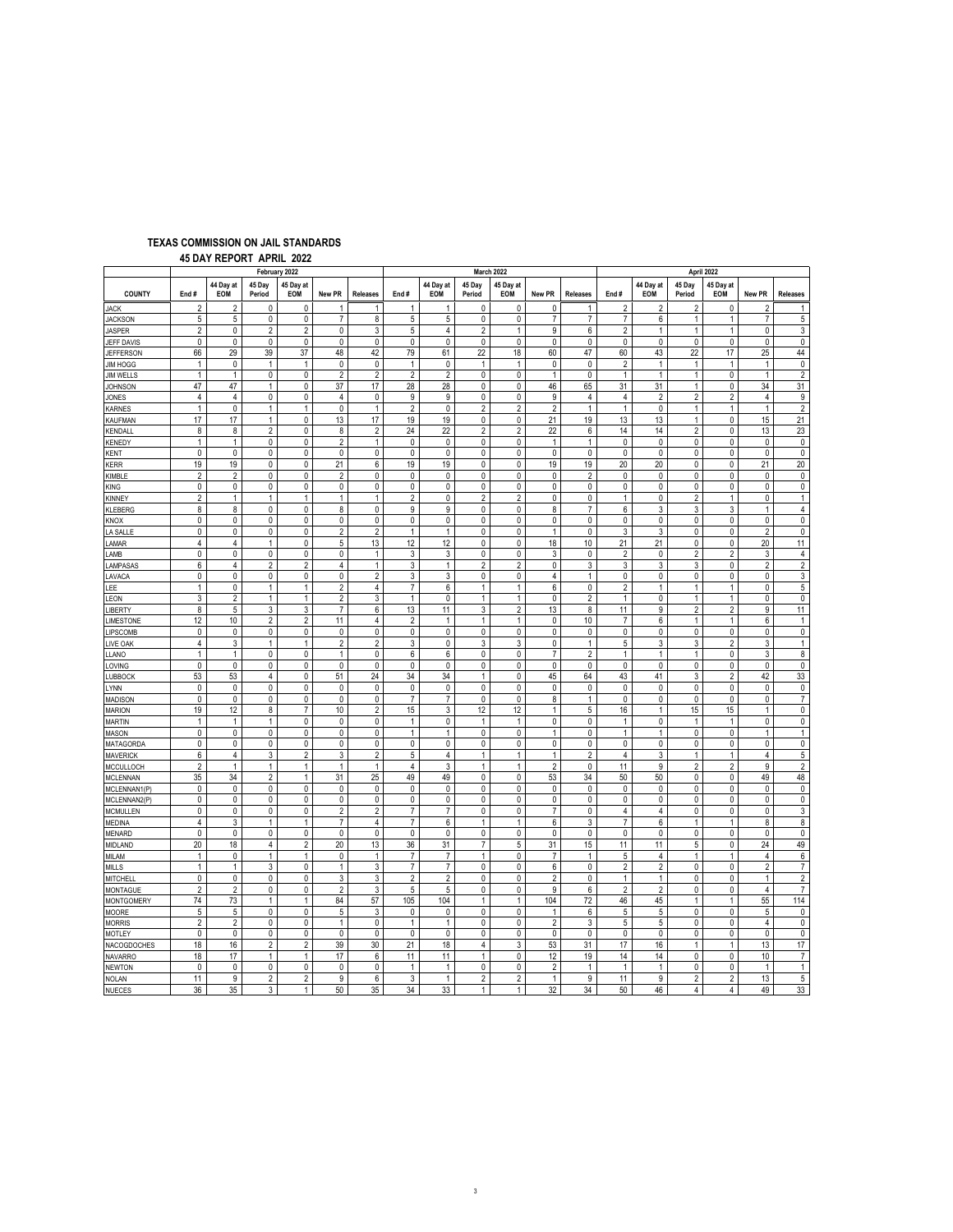|                              | February 2022      |                  |                  |                  |                |                 |                |                         |                     | March 2022          |                     | April 2022          |                 |                     |                  |                         |                |                         |
|------------------------------|--------------------|------------------|------------------|------------------|----------------|-----------------|----------------|-------------------------|---------------------|---------------------|---------------------|---------------------|-----------------|---------------------|------------------|-------------------------|----------------|-------------------------|
| <b>COUNTY</b>                | End#               | 44 Dav at<br>EOM | 45 Dav<br>Period | 45 Day at<br>EOM | New PR         | <b>Releases</b> | End#           | 44 Dav at<br><b>EOM</b> | 45 Day<br>Period    | 45 Dav at<br>EOM    | New PR              | <b>Releases</b>     | End#            | 44 Dav at<br>EOM    | 45 Dav<br>Period | 45 Day at<br>EOM        | New PR         | <b>Releases</b>         |
| <b>OCHILTREE</b>             | 3                  | 3                | 0                | 0                | 3              | 0               | $\overline{2}$ | $\overline{2}$          | 0                   | 0                   | $\overline{2}$      | 3                   | $\mathbf{1}$    | 0                   | 1                | 1                       | 0              | -1                      |
| OLDHAM                       | $\pmb{0}$          | $\pmb{0}$        | $\pmb{0}$        | $\pmb{0}$        | 0              | $\pmb{0}$       | $\pmb{0}$      | 0                       | $\pmb{0}$           | 0                   | $\pmb{0}$           | 0                   | $\pmb{0}$       | 0                   | $\pmb{0}$        | $\pmb{0}$               | $\pmb{0}$      | $\pmb{0}$               |
| ORANGE                       | $\overline{2}$     | $\overline{2}$   | $\pmb{0}$        | $\pmb{0}$        | $\overline{2}$ | 12              | 20             | 20                      | 0                   | 0                   | 23                  | 5                   | 17              | 16                  | $\mathbf{1}$     | $\mathbf{1}$            | 11             | 14                      |
| PALO PINTO                   | 28                 | 24               | $\overline{4}$   | $\overline{4}$   | 24             | 8               | 18             | 14                      | $\overline{4}$      | $\overline{4}$      | 12                  | 22                  | 14              | 10                  | 5                | $\overline{4}$          | 13             | 17                      |
| PANOLA                       | $\mathbf{1}$       | $\mathbf{1}$     | $\mathbf{1}$     | $\pmb{0}$        | $\mathbf{1}$   | 10              | 4              | 4                       | 0                   | 0                   | 5                   | 2                   | 3               | $\overline{2}$      | 1                | $\mathbf{1}$            | $\overline{2}$ | 3                       |
| PARKER                       | 18                 | 18               | $\mathbf{1}$     | $\mathbf 0$      | 14             | 11              | 33             | 33                      | $\mathbf{1}$        | $\mathbf 0$         | 43                  | 28                  | 37              | 36                  | $\mathbf{1}$     | $\mathbf{1}$            | 36             | 32                      |
| PARMER                       | $\pmb{0}$          | 0                | $\pmb{0}$        | 0                | 0              | 0               | $\pmb{0}$      | 0                       | $\mathbf 0$         | 0                   | $\mathbf{1}$        | $\mathbf{1}$        | 0               | 0                   | $\pmb{0}$        | $\pmb{0}$               | $\pmb{0}$      | $\pmb{0}$               |
| PECOS                        | $\mathbf{1}$       | $\mathbf{1}$     | 3                | 0                | $\mathbf 0$    | $\overline{4}$  | 3              | $\overline{2}$          | $\mathbf{1}$        | $\mathbf{1}$        | $\overline{2}$      | $\mathbf 0$         | 3               | $\overline{2}$      | $\mathbf{1}$     | $\mathbf{1}$            | $\overline{2}$ | $\overline{2}$          |
| POLK                         | $\pmb{0}$          | 0                | $\pmb{0}$        | $\pmb{0}$        | 0              | $\mathbf{1}$    | $\overline{7}$ | $\overline{7}$          | 0                   | $\pmb{0}$           | 8                   | 1                   | 8               | 8                   | 0                | $\pmb{0}$               | $\sqrt{4}$     | $\mathsf 3$             |
| POTTER                       | 27                 | 27               | $\pmb{0}$        | $\pmb{0}$        | 27             | 16              | 25             | 25                      | $\mathbf{1}$        | 0                   | 35                  | 37                  | 37              | 37                  | $\pmb{0}$        | $\pmb{0}$               | 40             | 28                      |
| PRESIDIO                     | $\mathbf{0}$       | $\mathbf{0}$     | $\mathbf{0}$     | $\mathbf 0$      | $\mathbf 0$    | $\mathbf 0$     | $\mathbf 0$    | $\mathbf 0$             | $\mathbf 0$         | 0                   | $\mathbf{0}$        | $\mathbf 0$         | $\mathbf{0}$    | $\mathbf 0$         | $\mathbf{0}$     | $\mathbf{0}$            | 0              | 0                       |
| RAINS                        | 4                  | $\pmb{0}$        | 4                | 4                | 0              | $\mathbf{1}$    | 6              | $\overline{2}$          | 4                   | 4                   | 2                   | 0                   | 6               | $\overline{2}$      | 4                | 4                       | $\overline{2}$ | $\overline{2}$          |
| RANDALI                      | 5                  | 3                | $\overline{2}$   | $\overline{2}$   | 5              | 3               | 22             | 19                      | 3                   | 3                   | 25                  | 8                   | 15              | 13                  | 3                | $\overline{2}$          | 12             | 19                      |
| REAGAN                       | $\overline{2}$     | $\mathbf{1}$     | $\mathbf{1}$     | $\mathbf{1}$     | $\mathbf{1}$   | $\mathbf{1}$    | 0              | 0                       | 0                   | 0                   | 1                   | $\overline{2}$      | $\pmb{0}$       | $\pmb{0}$           | $\pmb{0}$        | $\pmb{0}$               | $\pmb{0}$      | $\pmb{0}$               |
| <b>REAL</b>                  | $\pmb{0}$          | $\pmb{0}$        | $\pmb{0}$        | $\pmb{0}$        | 0              | 0               | 0              | 0                       | 0                   | 0                   | 0                   | 0                   | 0               | 0                   | $\pmb{0}$        | 0                       | $\mathbf{1}$   | 1                       |
| <b>RED RIVER</b>             | 6                  | 6                | $\mathbf 0$      | $\mathbf 0$      | 6              | 9               | 6              | 6                       | $\mathbf 0$         | $\mathbf 0$         | 5                   | 5                   | 8               | $\overline{7}$      | $\overline{1}$   | 1                       | $\overline{7}$ | 5                       |
| <b>REEVES</b>                | 3                  | 3                | 0                | 0                | 3              | $\overline{c}$  | 0              | 0                       | 0                   | 0                   | 0                   | 3                   | 5               | 5                   | 0                | $\pmb{0}$               | 5              | 0                       |
| <b>REFUGIO</b>               | $\mathbf{1}$       | 0                | $\overline{2}$   | $\mathbf{1}$     | $\mathbf 0$    | $\overline{4}$  | 5              | $\overline{2}$          | 3                   | 3                   | 3                   | 0                   | $\overline{7}$  | 3                   | 4                | 4                       | 3              | $\mathbf{1}$            |
| <b>ROBERTS</b>               | $\pmb{0}$          | $\pmb{0}$        | $\pmb{0}$        | $\pmb{0}$        | 0              | 0               | $\pmb{0}$      | 0                       | $\mathsf{O}\xspace$ | $\pmb{0}$           | 0                   | 0                   | $\mathbf{1}$    | $\mathbf{1}$        | $\pmb{0}$        | 0                       | $\mathbf{1}$   | $\pmb{0}$               |
| <b>ROBERTSON</b>             | $\overline{4}$     | 4                | $\pmb{0}$        | $\pmb{0}$        | $\overline{4}$ | 3               | 4              | 4                       | 0                   | 0                   | $\overline{4}$      | $\overline{4}$      | 5               | 5                   | $\pmb{0}$        | $\pmb{0}$               | $\overline{7}$ | 6                       |
| ROCKWAL                      | 21                 | 21               | $\mathbf{1}$     | 0                | 18             | $\overline{7}$  | 11             | 11                      | 3                   | 0                   | 11                  | 21                  | 24              | 23                  | 1                | 1                       | 22             | 9                       |
| <b>RUNNELS</b>               | 8                  | 8                | 0                | 0                | 8              | 0               | 0              | 0                       | 0                   | 0                   | 0                   | 8                   | 7               | 7                   | $\pmb{0}$        | $\pmb{0}$               | $\overline{7}$ | 0                       |
| <b>RUSK</b>                  | $\mathbf{1}$       | $\mathbf{1}$     | $\pmb{0}$        | $\pmb{0}$        | $\overline{2}$ | 4               | $\mathbf{1}$   | $\mathbf{1}$            | 0                   | 0                   | $\mathbf{1}$        | $\mathbf{1}$        | $\overline{2}$  | $\overline{2}$      | $\pmb{0}$        | 0                       | 3              | $\overline{2}$          |
| SABINE                       | $\mathbf 0$        | 0                | $\pmb{0}$        | $\pmb{0}$        | 3              | 3               | 0              | 0                       | 0                   | $\pmb{0}$           | $\pmb{0}$           | 0                   | $\mathbf{1}$    | $\mathbf{1}$        | $\pmb{0}$        | 0                       | $\mathbf{1}$   | $\overline{\mathbf{0}}$ |
| SAN AUGUSTINE                | $\pmb{0}$          | 0                | $\pmb{0}$        | 0                | $\mathbf{1}$   | 1               | 5              | 5                       | 0                   | 0                   | 5                   | 0                   | $\mathbf{0}$    | 0                   | $\pmb{0}$        | 0                       | $\pmb{0}$      | 5                       |
| SAN JACINTO                  | $\mathbf{3}$       | 1                | $\overline{2}$   | $\overline{2}$   | $\mathbf{1}$   | 6               | 19             | 17                      | $\overline{c}$      | $\overline{2}$      | 18                  | $\overline{2}$      | 8               | 6                   | $\overline{2}$   | $\overline{2}$          | $\pmb{0}$      | 11                      |
| SAN PATRICIO                 | 11                 | 6                | 6                | 5                | 8              | $\overline{7}$  | 11             | 5                       | 6                   | 6                   | 4                   | $\overline{4}$      | 20              | 12                  | 8                | 8                       | 9              | 0                       |
| <b>SAN SABA</b>              | $\overline{2}$     | $\mathbf 0$      | $\overline{2}$   | $\overline{2}$   | $\mathbf 0$    | $\mathbf{1}$    | $\overline{2}$ | 0                       | $\overline{2}$      | $\overline{2}$      | $\mathbf{0}$        | $\mathbf 0$         | $\overline{2}$  | $\mathbf{1}$        | $\overline{2}$   | $\mathbf{1}$            | $\mathbf{1}$   | $\mathbf{1}$            |
| SCHLEICHER                   | $\mathbf{1}$       | $\mathbf{1}$     | 0                | 0                | $\mathbf{1}$   | $\pmb{0}$       | $\mathbf{1}$   | $\mathbf{1}$            | $\pmb{0}$           | 0                   | 1                   | $\mathbf{1}$        | 1               | $\mathbf{1}$        | 0                | $\pmb{0}$               | $\mathbf{1}$   | $\mathbf{1}$            |
| <b>SCURRY</b>                | $\overline{1}$     | $\mathbf{0}$     | $\mathbf{1}$     | $\mathbf{1}$     | $\mathbf 0$    | 3               | 6              | 5                       | $\mathbf{1}$        | $\mathbf{1}$        | 5                   | 0                   | $\overline{7}$  | 6                   | $\mathbf{1}$     | 1                       | $\sqrt{5}$     | $\overline{4}$          |
| SHACKELFORD                  | $\pmb{0}$          | 0                | $\pmb{0}$        | $\pmb{0}$        | 0              | 0               | 3              | 3                       | 0                   | 0                   | 3                   | 0                   | $\overline{2}$  | $\mathbf{1}$        | 1                | $\mathbf{1}$            | $\mathbf{1}$   | $\sqrt{2}$              |
| SHELBY                       | $\pmb{0}$          | 0                | 0                | $\pmb{0}$        | 0              | 0               | 0              | 0                       | 0                   | 0                   | 0                   | $\pmb{0}$           | 3               | 3                   | $\pmb{0}$        | $\pmb{0}$               | 3              | 0                       |
| SHERMAN                      | $\mathbf 0$        | 0                | $\mathbf{1}$     | 0                | $\mathbf{0}$   | $\overline{2}$  | $\mathbf{1}$   | $\mathbf{1}$            | $\mathbf{0}$        | $\mathbf 0$         | 1                   | $\mathbf 0$         | $\mathbf{1}$    | $\mathbf{1}$        | $\mathbf 0$      | $\mathbf 0$             | $\mathbf{1}$   | $\mathbf{1}$            |
| SMITH                        | 9                  | 0                | 10               | 9                | 0              | $\mathbf{1}$    | 35             | 26                      | 9                   | 9                   | 39                  | 13                  | 17              | 0                   | 19               | 17                      | 34             | 52                      |
| SOMERVELL                    | $\mathbf 0$        | $\mathbf 0$      | 0                | $\mathbf 0$      | $\mathbf 0$    | $\mathbf{1}$    | 5              | 5                       | 0                   | $\mathbf{0}$        | 6                   | $\mathbf{1}$        | 0               | $\mathbf 0$         | 0                | $\mathbf 0$             | 0              | 5                       |
| <b>STARR</b>                 | 4                  | 3                | $\mathbf{1}$     | 1                | 1              | 1               | 0              | 0                       | $\mathbf{1}$        | 0                   | 0                   | $\overline{4}$      | 0               | 0                   | $\pmb{0}$        | $\pmb{0}$               | $\overline{0}$ | $\pmb{0}$               |
| <b>STEPHENS</b>              | $\mathbf 0$        | 0                | 0                | 0                | $\mathbf{1}$   | $\overline{4}$  | $\overline{2}$ | $\overline{2}$          | 0                   | 0                   | $\overline{2}$      | 0                   | $\mathbf{1}$    | $\mathbf{1}$        | 0                | $\mathbf 0$             | $\mathbf{1}$   | $\overline{2}$          |
| <b>STERLING</b>              | 4                  | 0                | $\overline{4}$   | 4                | 0              | $\mathbf{0}$    | 4              | 0                       | $\overline{4}$      | $\overline{4}$      | 0                   | 0                   | 5               | $\mathbf{1}$        | 4                | 4                       | $\mathbf{1}$   | $\mathbf{0}$            |
| STONEWALI                    | $\pmb{0}$          | 0                | $\pmb{0}$        | $\pmb{0}$        | 0              | 0               | 0              | 0                       | 0                   | 0                   | 0                   | 0                   | 0               | 0                   | $\pmb{0}$        | $\pmb{0}$               | 0              | 0                       |
| <b>SUTTON</b>                | $\overline{2}$     | $\pmb{0}$        | $\overline{2}$   | $\overline{2}$   | 0              | 0               | $\overline{2}$ | 0                       | $\overline{2}$      | $\overline{2}$      | $\pmb{0}$           | $\mathbf 0$         | 3               | $\mathbf{1}$        | $\overline{2}$   | $\overline{2}$          | $\mathbf{1}$   | 0                       |
| <b>SWISHER</b>               | $\pmb{0}$          | $\pmb{0}$        | $\pmb{0}$        | $\pmb{0}$        | 0              | $\pmb{0}$       | $\overline{2}$ | $\overline{2}$          | 0                   | $\mathsf{O}\xspace$ | 3                   | 0                   | $\overline{2}$  | $\mathbf{1}$        | $\mathbf{1}$     | $\mathbf{1}$            | $\mathbf{1}$   | $\mathbf{1}$            |
| <b>TARRAN1</b>               | 213                | 209              | 13               | 4                | 212            | 180             | 244            | 241                     | 6                   | 3                   | 272                 | 241                 | 317             | 311                 | 13               | 6<br>$\mathbf 0$        | 271            | 198                     |
| TAYLOR                       | 16<br>$\mathbf{0}$ | 16<br>0          | $\pmb{0}$<br>0   | $\pmb{0}$        | 17             | 24              | 34             | 34                      | $\pmb{0}$           | $\pmb{0}$           | 45                  | 27                  | 42<br>0         | 42                  | $\pmb{0}$<br>0   | 0                       | 42<br>0        | 34<br>0                 |
| TERRELI                      | 8                  | 3                | $\sqrt{5}$       | 0<br>5           | 0<br>3         | 0<br>9          | 0<br>8         | 0<br>3                  | 0<br>5              | 0<br>5              | 0<br>$\overline{2}$ | 0<br>$\overline{2}$ | 13              | 0<br>$\overline{7}$ | 6                | 6                       | $\overline{7}$ | $\overline{2}$          |
| <b>TERRY</b><br>THROCKMORTON | $\pmb{0}$          | $\pmb{0}$        | $\pmb{0}$        | $\pmb{0}$        | 0              | 0               | 0              | 0                       | $\pmb{0}$           | $\pmb{0}$           | $\pmb{0}$           | 0                   | $\pmb{0}$       | 0                   | $\pmb{0}$        | $\pmb{0}$               | $\pmb{0}$      | $\pmb{0}$               |
| <b>TITUS</b>                 | 11                 | 10               | $\mathbf{1}$     | $\mathbf{1}$     | 13             | 3               | 3              | 3                       | $\mathbf{1}$        | $\mathbf{0}$        | 5                   | 13                  | 2               | $\mathbf{1}$        | 1                | $\mathbf{1}$            | $\mathbf{1}$   | $\sqrt{2}$              |
| <b>TOM GREEN</b>             | 34                 | 32               | $\sqrt{4}$       | 3                | 42             | 27              | 42             | 42                      | $\overline{2}$      | 0                   | 55                  | 48                  | 30              | 25                  | 5                | 5                       | 30             | 42                      |
|                              | 21                 | 21               | $\mathbf{1}$     | $\pmb{0}$        | 25             | 23              | 32             | 32                      | 0                   | 0                   | 37                  | 26                  | 30              | 30                  | $\pmb{0}$        | 0                       | 35             | 37                      |
| TRAVIS<br><b>TRINITY</b>     | 3                  | $\overline{2}$   | $\mathbf{1}$     | $\mathbf{1}$     | $\mathbf 0$    | $\mathbf{1}$    | 8              | $\overline{7}$          | $\mathbf{1}$        | $\mathbf{1}$        | 5                   | 0                   | 5               | $\overline{4}$      | $\overline{4}$   | 1                       | $\overline{4}$ | $\overline{7}$          |
| TYLER                        | 3                  | $\overline{2}$   | $\mathbf{1}$     | 1                | $\overline{2}$ | $\overline{2}$  | 6              | 6                       | $\overline{2}$      | 0                   | 8                   | 5                   | $5\phantom{.0}$ | 3                   | $\overline{2}$   | 2                       | $\mathbf{1}$   | $\overline{2}$          |
| <b>JPSHUR</b>                | 5                  | $\overline{2}$   | 5                | 3                | $\overline{2}$ | 12              | 10             | 9                       | $\overline{2}$      | $\mathbf{1}$        | 9                   | $\overline{4}$      | 10              | 8                   | $\overline{2}$   | $\overline{2}$          | 8              | 8                       |
| <b>JPTON</b>                 | $\mathbf{1}$       | $\mathbf{1}$     | $\pmb{0}$        | $\pmb{0}$        | $\mathbf{1}$   | 0               | $\mathbf{1}$   | $\mathbf{1}$            | 0                   | $\pmb{0}$           | $\mathbf{1}$        | $\mathbf{1}$        | $\mathbf{1}$    | $\mathbf{1}$        | $\pmb{0}$        | $\pmb{0}$               | $\mathbf{1}$   | $\mathbf{1}$            |
| UVALDE                       | $\overline{4}$     | $\overline{4}$   | 0                | 0                | 4              | $\mathbf 0$     | $\overline{2}$ | $\overline{2}$          | $\mathbf{0}$        | $\mathbf{0}$        | $\overline{2}$      | 4                   | 5               | $\overline{4}$      | $\mathbf{1}$     | 1                       | $\overline{4}$ | $\mathbf{1}$            |
| VAL VERDE                    | $\overline{2}$     | $\overline{2}$   | $\mathbf{1}$     | $\mathbf 0$      | $\overline{2}$ | $\mathbf 0$     | 9              | 8                       | $\mathbf{1}$        | $\mathbf{1}$        | 13                  | $\overline{7}$      | 0               | 0                   | $\mathbf{1}$     | $\mathbf{0}$            | $\mathbf{1}$   | 10                      |
| <b>VAN ZANDT</b>             | 6                  | 5                | $\mathbf{1}$     | $\mathbf{1}$     | 5              | 4               | $\overline{7}$ | 6                       | $\overline{c}$      | $\mathbf{1}$        | 9                   | 8                   | 18              | 16                  | $\sqrt{2}$       | $\overline{\mathbf{c}}$ | 15             | $\overline{4}$          |
| <b>VICTORIA</b>              | 23                 | 18               | $\sqrt{5}$       | 5                | 14             | 3               | 19             | 19                      | 0                   | 0                   | 19                  | 11                  | 13              | 12                  | 1                | 1                       | 12             | 18                      |
| WALKER                       | 12                 | 12               | $\pmb{0}$        | $\pmb{0}$        | 13             | 17              | $\sqrt{2}$     | $\overline{\mathbf{c}}$ | $\mathbf{1}$        | 0                   | $\pmb{0}$           | 10                  | 12              | 12                  | $\sqrt{2}$       | $\pmb{0}$               | 16             | 6                       |
| WALLER                       | $\overline{2}$     | 2                | 0                | 0                | 9              | 9               | 10             | 10                      | 0                   | $\mathbf{0}$        | 11                  | 3                   | 12              | 6                   | 6                | 6                       | 5              | 3                       |
| WARD                         | $\overline{4}$     | $\overline{2}$   | $\overline{2}$   | $\overline{c}$   | $\overline{2}$ | $\mathbf{1}$    | $\overline{4}$ | $\overline{2}$          | $\overline{2}$      | $\overline{2}$      | 10                  | 4                   | $\overline{4}$  | 0                   | $\overline{4}$   | 4                       | $\mathbf 0$    | $\pmb{0}$               |
|                              |                    |                  |                  |                  |                |                 |                |                         |                     |                     |                     |                     |                 |                     |                  |                         |                |                         |

### **45 DAY REPORT APRIL 2022 TEXAS COMMISSION ON JAIL STANDARDS**